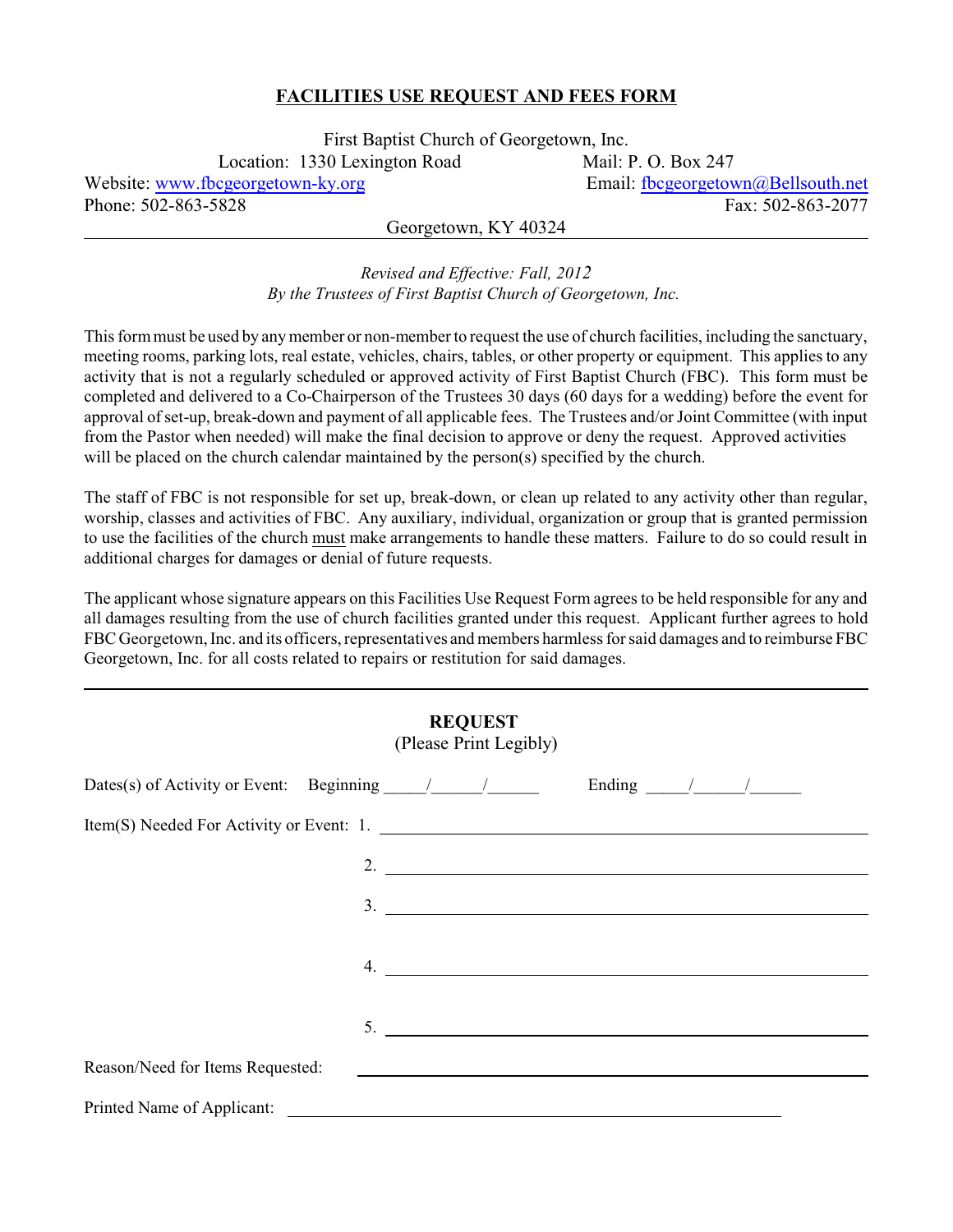|                       |    |                      | $\overline{2}$                                                                                                                                                                                                                       |                       |  |
|-----------------------|----|----------------------|--------------------------------------------------------------------------------------------------------------------------------------------------------------------------------------------------------------------------------------|-----------------------|--|
|                       |    |                      |                                                                                                                                                                                                                                      |                       |  |
|                       |    |                      |                                                                                                                                                                                                                                      |                       |  |
|                       |    |                      |                                                                                                                                                                                                                                      |                       |  |
|                       |    |                      | Telephone: $\overline{ }$ ( ) Fax: $\overline{ }$ ( )                                                                                                                                                                                |                       |  |
|                       |    |                      | Applicant's Email: <u>contract the contract of the contract of the contract of the contract of the contract of the contract of the contract of the contract of the contract of the contract of the contract of the contract of t</u> |                       |  |
|                       |    |                      | Is Applicant an Active Member of FBC Georgetown? _____Yes _________No (Not a Member of a Church)                                                                                                                                     |                       |  |
|                       |    |                      | No (Member of Another Church) If Applicant is a Member of Another Church:                                                                                                                                                            |                       |  |
|                       |    |                      |                                                                                                                                                                                                                                      |                       |  |
|                       |    |                      |                                                                                                                                                                                                                                      |                       |  |
|                       |    |                      |                                                                                                                                                                                                                                      |                       |  |
|                       |    |                      | <b>Addendum to Facilities Use Form: Fees</b>                                                                                                                                                                                         |                       |  |
| I.                    |    |                      | FEES FOR USE OF FIRST BAPTIST CHURCH FACILITIES                                                                                                                                                                                      |                       |  |
|                       | A. | Funerals             |                                                                                                                                                                                                                                      |                       |  |
|                       |    | $\mathbf{1}$ .<br>2. | Fee for use of the facilities for funerals:<br>Fee for use of the use of the facilities and provision<br>of a meal for funerals<br>*Provided as a courtesy for First Baptist members                                                 | \$250.00<br>\$350.00* |  |
| <b>B.</b><br>Weddings |    |                      |                                                                                                                                                                                                                                      |                       |  |
|                       |    | 1.                   | Non-Members                                                                                                                                                                                                                          |                       |  |
|                       |    |                      | Fee for use of the facilities including: rehearsal, rehearsal dinner and/or reception<br>and wedding:                                                                                                                                | \$1,200.00            |  |
|                       |    |                      | Fee for use of the facilities: wedding only                                                                                                                                                                                          | \$900.00              |  |
|                       |    | 2.                   | Members                                                                                                                                                                                                                              |                       |  |
|                       |    |                      | To qualify for Members Fees requires active membership at FBC Georgetown by at least<br>one of the engaged persons: the husband-to-be or the wife-to-be.                                                                             |                       |  |
|                       |    |                      | Fees for use of the facilities including: rehearsal, rehearsal dinner and/or reception<br>and wedding:                                                                                                                               | \$500.00              |  |
|                       |    |                      | Fees for use of the facilities: wedding only                                                                                                                                                                                         | \$250.00              |  |